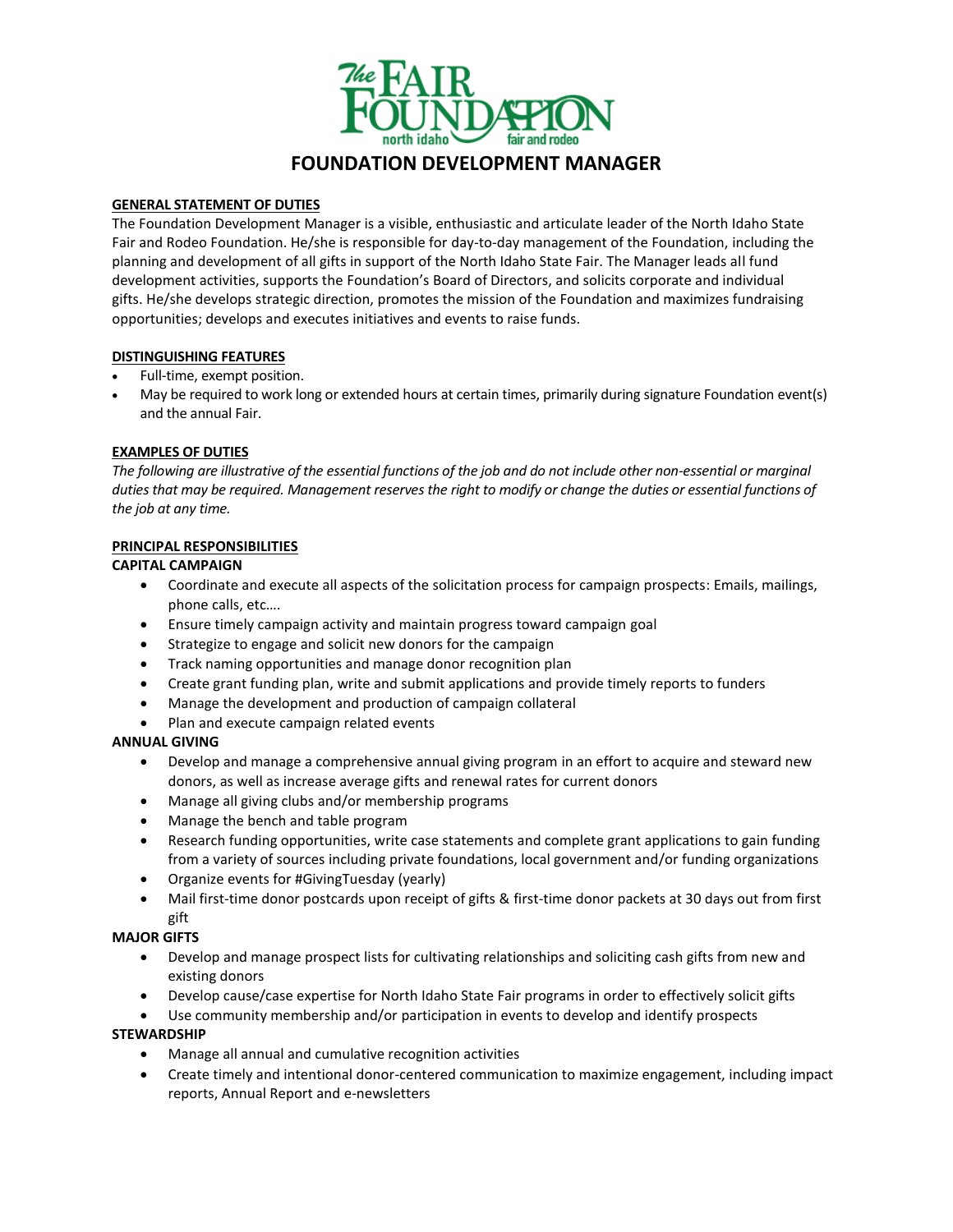

- Create and execute annual stewardship plan for donors at all giving levels
- Donor recognition dinner planning and preparing

## **EVENTS**

- Develop strategies to establish and maintain financially sound events
- Manage event logistics and operations, including recruitment of event participants and volunteers
- Provide guidance and support to event committees
- Table Assignments
- Reconcile event finances
- Outcome reports

#### **BOARD OF DIRECTORS**

- Provide oversight and development for Board of Directors, including managing the strategic plan with the Executive Committee
- Support the work of the Board and its subcommittees
- Develop and maintain policies and best practice standards for the Board of Directors
- Engage and facilitate the Board's participation in identifying, cultivating, soliciting and stewarding major donors.
- Create & send monthly board meeting materials.

## **OPERATIONS**

- Create and track annual departmental budget and development plan to meet revenue goals
- Oversee daily gift entry and acknowledgment processes to guarantee accurate financial reporting and donor stewardship
- Produce pledge reminders, sponsorship invoices and end of the year statements
- Complete current and historical financial reporting as needed
- Administer donor database and event database
- Supervise the Scholarship Program
- Develop and maintain department policies and procedures
- Build a culture of philanthropy within the Fair and the greater community
- Serve on Fair CEO's Management Team. Perform Fair-related tasks as assigned

## **QUALIFICATION: KNOWLEDGE, SKILLS & EDUCATION**

- A BA is preferred but experience may be considered in lieu of education.
- Minimum of five (5) years progressive professional experience in fund development and personal solicitation
- Proven track record of securing new major gifts from prospects and renewing/upgrading gifts from existing donors.
- Minimum of three (3) years' experience in a leadership or supervisory position required.
- A visionary with a positive attitude who is enthusiastic about the work at hand.
- Proven management skills with multifaceted programs requiring both "big picture" conceptual planning and simultaneous attention to detail.
- Ability to analyze data and draw conclusions without undue vacillation.
- Skilled at establishing and cultivating strong relationships across all levels of the community.
- Knowledge of, and skill in using, fundraising software for gift processing and/or other development activities; mastery of Microsoft Office including Word, Excel and Publisher.
- Exceptional written and oral communication skills that supports a donor-centered culture, including the ability to produce compelling and concise copy for print and online media and to make public presentations.
- Ability to work independently, willingly accept responsibility and adapt easily to change.
- Absolute discretion in handling confidential information.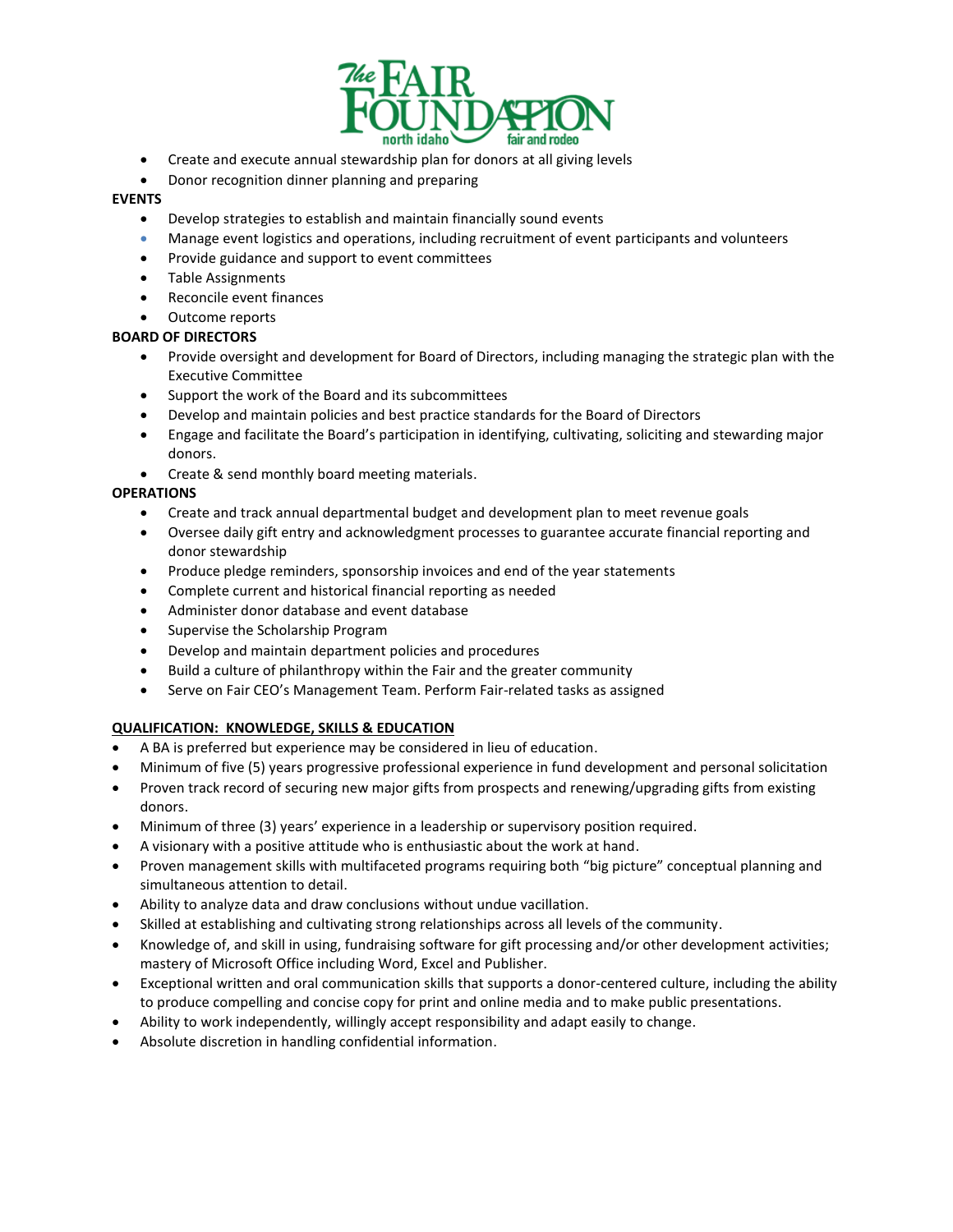

## **WORK ENVIRONMENT**

- This position operates independent of direct supervision with situations that are frequently non-routine and require creative thinking, initiative, decision making and problem solving.
- Work is performed primarily indoors in a shared office setting.
- Work situations are varied from a routine nature to complex special project work requiring organization, attention to detail, excellent customer service, discretion with sensitive, privileged and confidential information, and good judgment.
- Work schedule is primarily Monday through Friday, with the exception of required extra hours combined with few days off leading up to and through the production of special events and during North Idaho State Fair.
- Duties require the ability to move about the facility, and occasional stooping, reaching, bending and lifting up to 35 lbs. and sufficient manual dexterity to operate a variety of office equipment.

## **TO APPLY**

- Send application, resume, cover letter and salary requirements to Alexcia Jordan, General Manager/CEO, via email at foundation@northidahostatefair.com or mail to 4056 N. Government Way, Coeur d'Alene, ID 83815.
- Anticipated start date is **May 1, 2022.**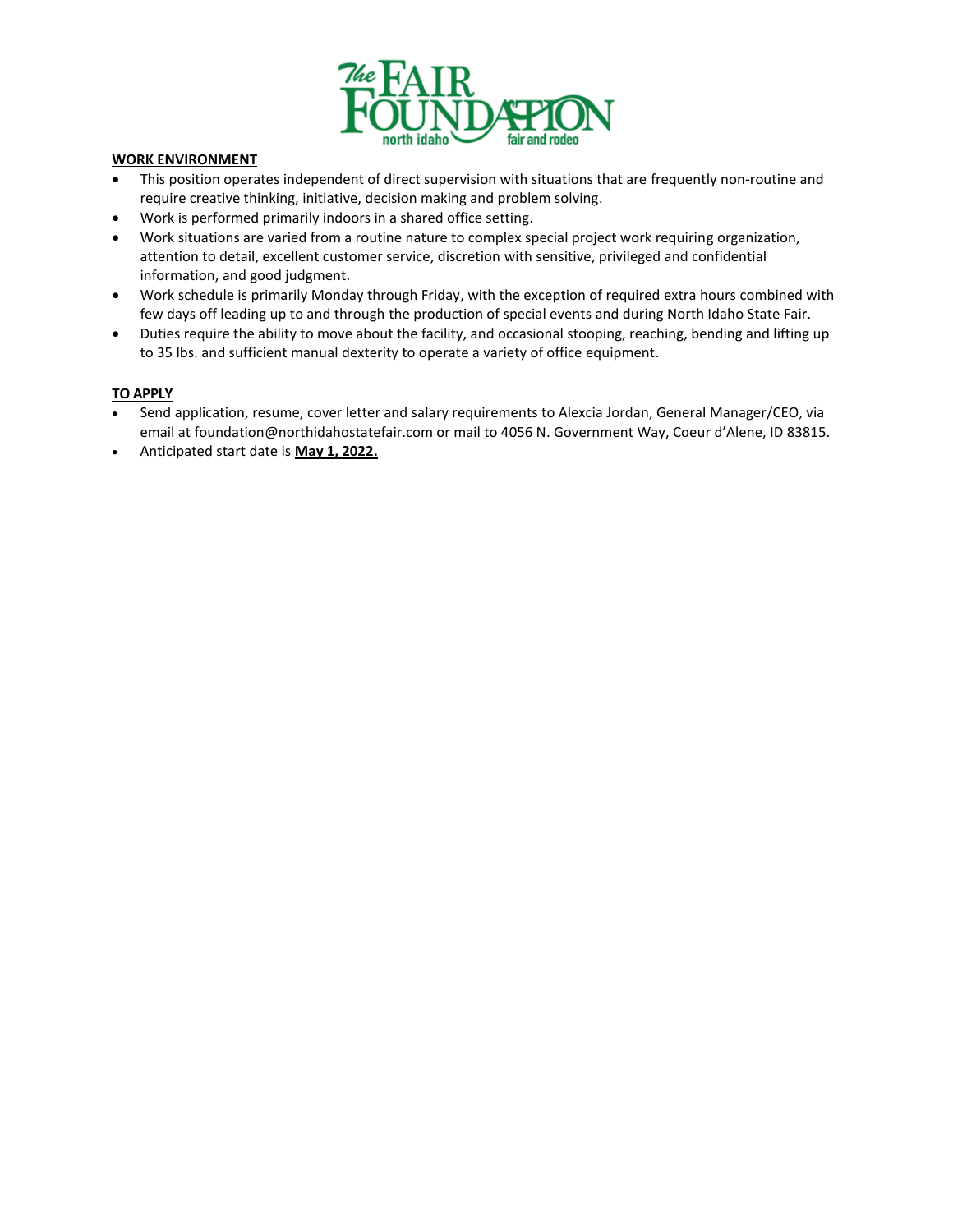

# **APPLICANT INFORMATION**

| Date<br>Job Applying For: FAIR FOUNDATION DEVELOPMENT MANAGER                                                     |                                |                                                                       |                  |  |  |  |
|-------------------------------------------------------------------------------------------------------------------|--------------------------------|-----------------------------------------------------------------------|------------------|--|--|--|
| Name                                                                                                              |                                |                                                                       |                  |  |  |  |
| Last                                                                                                              | First                          |                                                                       | Middle           |  |  |  |
| Residence Address                                                                                                 | Mailing Address (If different) |                                                                       | City, State, Zip |  |  |  |
|                                                                                                                   |                                |                                                                       |                  |  |  |  |
| Home Telephone                                                                                                    | Work/Cell Telephone            |                                                                       | E-Mail Address   |  |  |  |
|                                                                                                                   |                                |                                                                       |                  |  |  |  |
| Are you over the age of 18?<br>$\Box$ NO<br>$\Box$ YES                                                            |                                | Are you legally eligible for employment in the United States          |                  |  |  |  |
|                                                                                                                   |                                | (Immigration Reform and Control Act of 1986)? $\Box$ YES<br>$\Box$ NO |                  |  |  |  |
| As an adult, have you been convicted of an offense other than a minor traffic violation? (A "Yes" answer does not |                                |                                                                       |                  |  |  |  |
| automatically disqualify you. Convictions are evaluated for each position and are not necessarily disqualifying.) |                                |                                                                       |                  |  |  |  |
| $\sqcap$ YES<br>$\sqcap$ NO                                                                                       |                                |                                                                       |                  |  |  |  |
| Do You Have A Current Driver's License? $\Box$ YES<br>$\Box$ No                                                   |                                |                                                                       |                  |  |  |  |

# **EDUCATION/TRAINING**

| Do you have the equivalent of a 12 <sup>th</sup> grade education? $\Box$ YES $\Box$ NO |                 |                      |                        |  |  |  |
|----------------------------------------------------------------------------------------|-----------------|----------------------|------------------------|--|--|--|
| Name & location of post high school                                                    | Course of study | Graduated?           | Degree (Major / Minor) |  |  |  |
| Education                                                                              |                 |                      |                        |  |  |  |
|                                                                                        |                 | $\Box$ YES $\Box$ NO |                        |  |  |  |
|                                                                                        |                 |                      |                        |  |  |  |
|                                                                                        |                 | $\Box$ YES $\Box$ NO |                        |  |  |  |
|                                                                                        |                 | $\Box$ YES $\Box$ NO |                        |  |  |  |
|                                                                                        |                 |                      |                        |  |  |  |
|                                                                                        |                 | $\Box$ YES $\Box$ NO |                        |  |  |  |

*List each position separately, even if held with the same employer. Include all unpaid and volunteer work. List your work history in chronological order, with current or most recent job first. Describe each position separately, emphasizing your professional, supervisory and committee duties. Give special attention to experience relating to the position for which you are applying. Attach additional sheets if necessary.*

# **EMPLOYMENT HISTORY** Employer Employment Dates (Mon/Year) From To Address **Hours Worked per Week (Average)** Applicant's Job Title **Present/Last Annual Salary** Name, Title & Phone # of Immediate Supervisor  $\Box$  Reason for Leaving Employer Employment Dates (Mon/Year) From To Address **Hours Worked per Week (Average)** Applicant's Job Title **Present/Last Annual Salary** Name, Title & Phone # of Immediate Supervisor  $\Box$  Reason for Leaving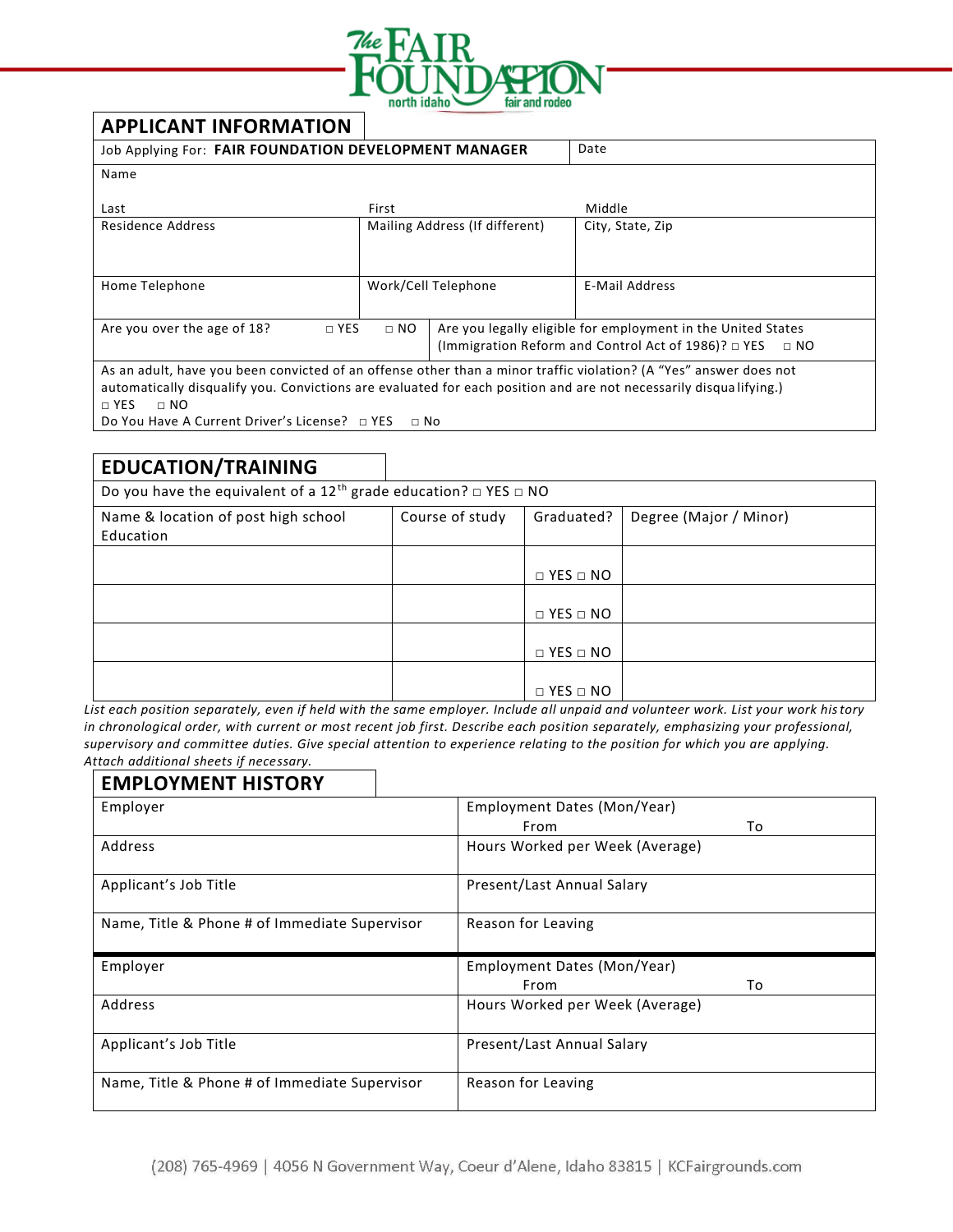

| <b>EMPLOYMENT HISTORY (continued)</b>         |                                 |  |  |
|-----------------------------------------------|---------------------------------|--|--|
| Employer                                      | Employment Dates (Mon/Year)     |  |  |
|                                               | From<br>To                      |  |  |
| Address                                       | Hours Worked per Week (Average) |  |  |
| Applicant's Job Title                         | Present/Last Annual Salary      |  |  |
| Name, Title & Phone # of Immediate Supervisor | Reason for Leaving              |  |  |
| Employer                                      | Employment Dates (Mon/Year)     |  |  |
|                                               | To<br>From                      |  |  |
| Address                                       | Hours Worked per Week (Average) |  |  |
| Applicant's Job Title                         | Present/Last Annual Salary      |  |  |
| Name, Title & Phone # of Immediate Supervisor | Reason for Leaving              |  |  |

# **SPECIALIZED SKILLS**

*Briefly discuss your experiences with the following areas* NONPROFIT BACKGROUND

DONOR DEVELOPMENT

SUCCESS AND HISTORY IN ANNUAL AND CAPITAL CAMPAIGNS

NONPROFIT EVENT ORGANIZATION

ORGANIZATIONAL AND TIME MANAGEMENT

MARKETING AND WEBSITE EDITING

COMPUTER SKILLS *(Please be specific to software type and comfort level)*